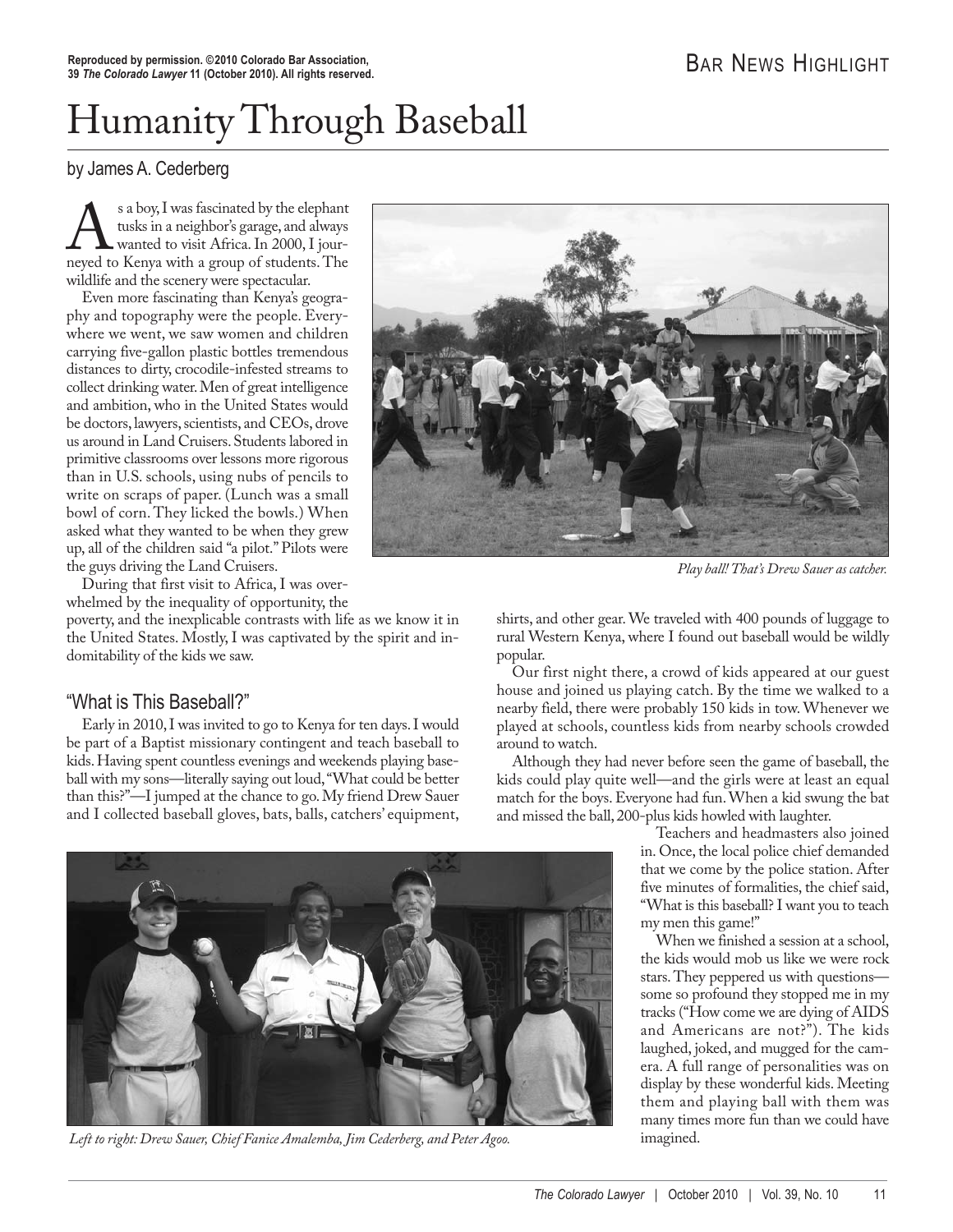

*St. Boniface students with author Jim Cederberg. Drew Sauer and players from Ngeny school.*



## Life in a Kenyan Village

Due to the HIV/AIDS pandemic, Kenya is rife with orphans who have lost their parents and other relatives to the disease. Two Kenyan Baptist pastors, Joshua and Peter, were assigned to accompany us, translate for us, learn the game of baseball, and help us teach it to the kids (and some adults). We spent all day every day with Joshua and Peter. We learned that Joshua and Peter each had responsibility for approximately thirty orphan children. Each evening, when Joshua would get out of our vehicle alongside the highway, invariably six or eight kids would run to greet him. He patted their heads as they jostled to be close to him and hold onto him as they walked down to his little orphanage.

The orphanage is a sheet metal building. The orphans' home is a room filled with rows of bunks. A stick-and-mud building serves as the kitchen. On a good day, thirty orphans share a pot of corn mush and chopped greens. The orphanage's monthly budget is \$600, which includes four pounds of meat for the entire month.

When we played ball with Joshua's orphans, one little girl, Dorothy, was off to the side by herself. I asked her if there was something wrong. She showed me her right hand, which, along with the right side of her face, head, and body, had been badly burned in a grease fire. The hand had only a thumb and one finger. I fitted her with a lefty's glove. Suddenly she had fingers. She was able to throw pretty well with her left hand. That was the most memorable game of catch I have ever played.

On many occasions, Drew and I were approached by other pastors who would say, "I have an orphanage. My kids have never seen a white person. Would you please come and play with them?" By the end of our ten days with Joshua, Peter, and the kids, a bond had formed among us that transcended religion, race, history, and geography. We could not simply walk away from this experience and leave it all behind.

## Humanity Through Baseball

Shortly after returning from our trip, Drew and I established a foundation called 42/22: Humanity Through Baseball.<sup>1</sup> The foundation provides a way for us and other interested Coloradans to go to Kenya and play baseball with the kids there, establish relation-

ships with directors of small orphanages, donate food and other necessities, and raise funds to further support the orphan children. The recent death from malaria of one orphan child, 11-year-old Rihana, reminds us of the daunting task facing the pastors whom we support emotionally and financially. Not only must they supervise, feed, educate, shelter, and nurse the children, they also must weep for them when they die.

## Impending Trips to Kenya

We hope to make three trips to Kenya every two years. Our next trip is scheduled

*Pastor Joshua with several of the orphanage children.*